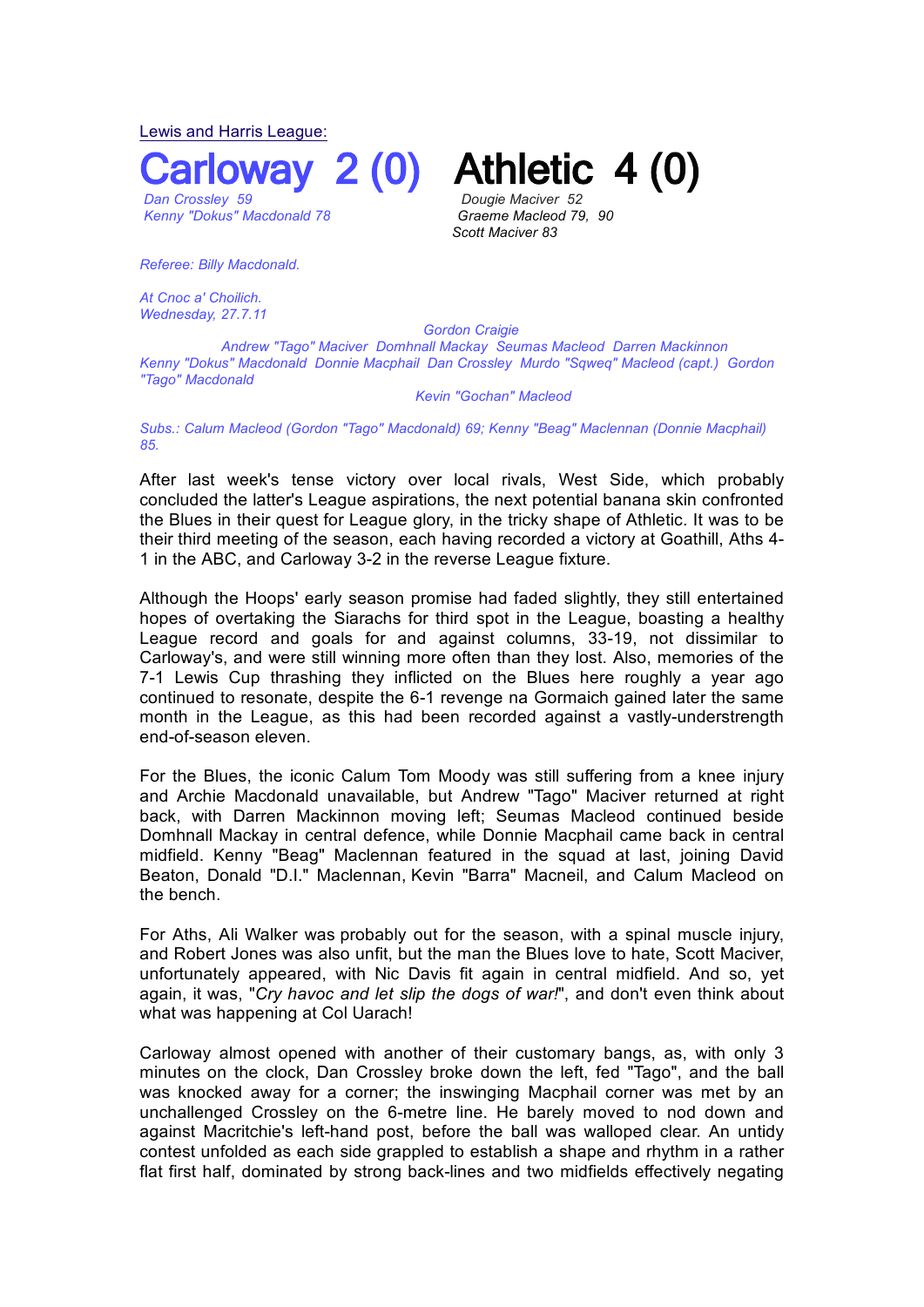each other's efforts, though the early chances came the Blues' way. After 10 minutes Mackinnon burst down the left to lay off the killer ball between Gus Maciver and "Tago's" marker, for "Sqweg" to glide onto and cut back from the bye-line but Macritchie gathered safely. Four minutes later he reacted quickly to grab a Macphail shot from 20 metres as the midfielder cut in from the right.

A "Sqweg" free-kick from the halfway line was headed over from 18 metres by "Tago", before the Blues' captain ground through two bone-shuddering tackles in midfield to set up "Gochan" but the striker's shot from 22 metres went harmlessly past Macritchie's right-hand post. On 22 minutes, Aths finally came to life as Scott Maciver rode three tackles on the right, then travelled across the edge of the box to set up Davis, but his shot sailed high over the bar. On the half-hour the Blues' high back-line was suddenly caught cold as Maciver again escaped the leash to rob Domhnall Mackay, 10 metres into the Carloway half, and charge through on Craigie; the pair wrestled their way into the box but at the vital moment, 12 metres from goal on the right, as Maciver shaped up to shoot, a Mackay body-check from his right sent the striker crashing. Again, one of those decisions you see differently, according to which team you support. A legitimate shoulder charge or the use of excessive force?

On 33 minutes it was "Pongo's" turn to attempt the breakthrough, charging down the right to send a glorious high diagonal, midway into the Aths' half, over the retreating defence to the rapidly-arriving "Tago" at the back post but his ambitious scissor-kick from 8 metres slipped past. A minute later a "Sqweg" run set up a drive from 23 metres but Macritchie made the save look easy. However, always the danger lurked at the back, as despite attracting a cloud of aggressive defenders every time he was near the ball - like filings to a magnet - the elusive Maciver again made space for himself right on the front of the box, as a long ball from defence was nodded back to him by Graeme Macleod, but his shot cleared the bar. On 40 minutes a "Tago" free-kick, 25 metres out, wide on the left, was just too high for a charging line of attackers, 12 metres from goal.

After such an opening half, featuring two sides who seemed as if they might play all summer without scoring, the huge crowd might have been excused for being unable to imagine what was in store for them. Maciver, Macaulay(?), *et al* were dominating a misfiring Blues' forward line, with any wing-play non-existent, and na Gormaich's scoring hopes rested with the aggressive forward driving of "Sqweg" and the unpredictable inventiveness of Crossley, or the regular bursts of individual back men, a dangerous tactic, as a sudden game-changer proved in 52 minutes.

A break down the left by the irrepressible Maciver saw him release the perfect forward pass to his namesake, Dougie, running across the line in front of him to unleash an absolute right-foot cracker from 20 metres, straight as a die, shoulderheight across Craigie and just inside his left-hand post. The keeper saw it coming all the way but was helpless. Talk about a party-pooper!

Carloway reeled as if struck by Sonny Liston and it took them till the 57th minute to recover as "Pongo" thundered his way through two tackles on the right, cut wide, and released a hard low drive from 18 metres across goal but just out of reach of the unmarked "Gochan" and "Tago". A minute later a Mackinnon free-kick from the halfway line line was met by "Gochan" on the 6-metre line, at Macritchie's lefthand post, but the keeper made himself big to block magnificently; the ball rebounded, hit "Gochan", and crept past. However, on 59 minutes, Mackinnon burst forward towards the halfway line to slip to Crossley, and a moment of genius saw him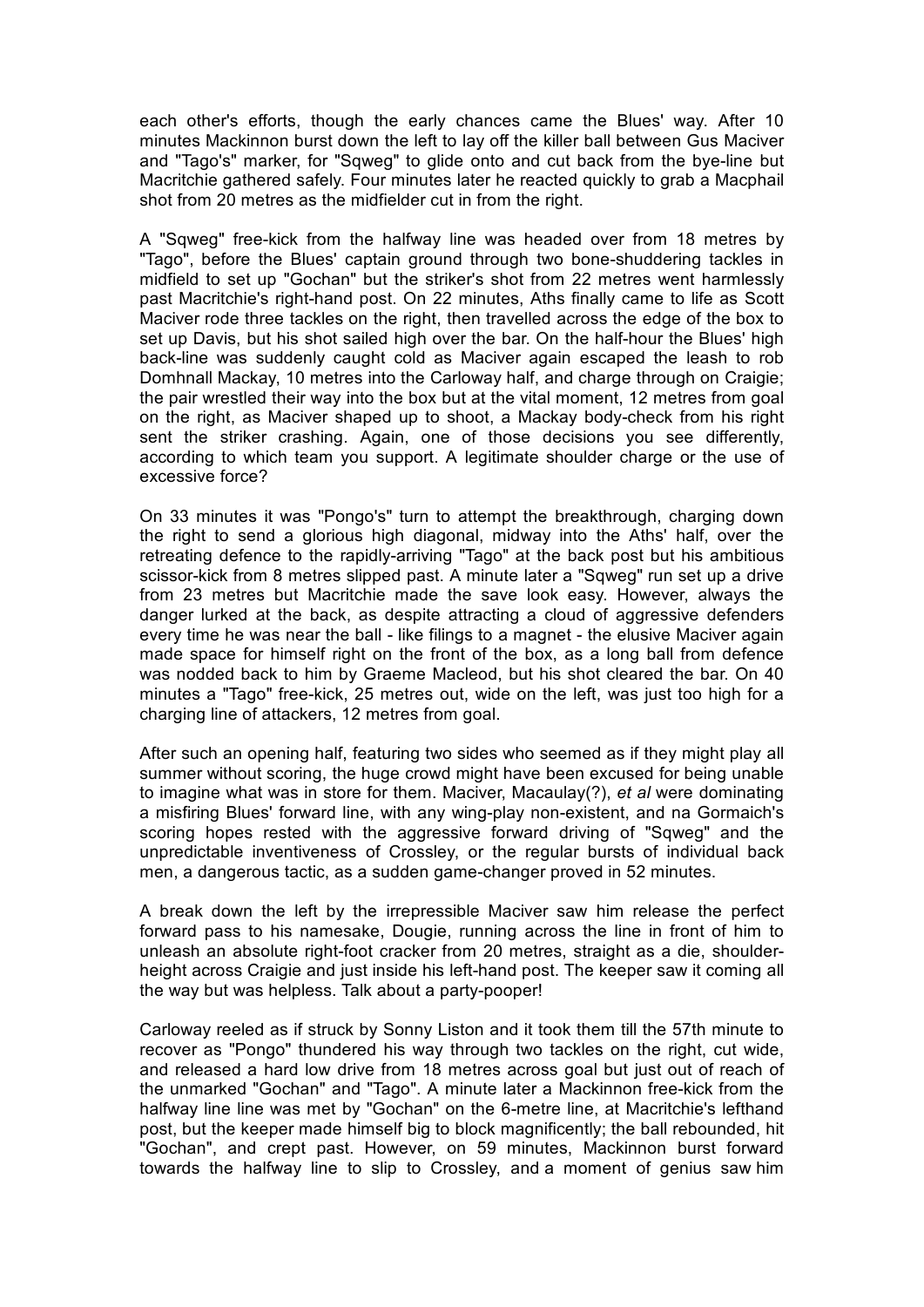replicate his Ronaldinho impression, glide past three defenders, and send a beautiful low right-footer just inside Macritchie's right-hand post from 20 metres.

As na Gormaich eyed a winner, everyone wanted forward and the cellar door was left frighteningly ajar. An Aths' free-kick on the left was headed off for a corner on Carloway's left and this in turn led to a stramash in the Blues' box before the ball was booted down the park. On 63 minutes Crossley freed "Tago" on the left; he cut in but sent his shot wide of Aths' left-hand post from 18 metres. On 66 minutes a free-kick in front of goal, 23 metres out, was placed expertly through the wall by Macphail but Macritchie pushed away low to his left. A minute later a "Tago" feed from the left saw Crossley stab the ball against Macritchie's right-hand post from the edge of the box, and four minutes later a Macphail scoop from midfield over the defence saw "Dokus" running in to hook the ball sideways past the advancing keeper from 18 metres, but again the ball glanced off the post and away.

On 78 minutes Carloway finally thought they had made it home, when Calum Macleod broke left and sent a vicious low square cross, 6 metres from the bye-line, into a crowded box; miraculously, Macritchie managed to block two point-blank stabs at the ball, before "Dokus" forced it home at the back post. But, immediately, it was level pegging as Maciver won the ball on the right, moved in on goal but was forced wide, survived an attempted blocking tackle, and squared for the unmarked Macleod to send the ball low to Craigie's left from 12 metres.

The Blues came forward desperately, but again were caught by the long ball in front of Maciver bursting off his marker through the centre, to crash the ball home from 23 metres, high to Craigie's left. The Blues were now totally deflated. Their final chance came in 89 minutes when a strong high Calum Macleod cross, 20 metres out on the left, allowed "Dokus" to head back across goal, but Kenny "Beag" fired over from 8 metres. The *coup de grâce* arrived when Maciver managed to beat off a Seumas Macleod tackle on the left touchline, just inside the Blues' half, run in wide, and slip the ball to the unmarked Macleod, 18 metres out in front of goal, allowing him to send the ball home, low off Craigie's right-hand post.

Ah, well, not quite, "*the end of an auld sang*", but the league title took a massive step eastwards after this contest. Of course, every team inevitably loses points in any campaign, even the Man.Utds and Barcas of this world, but the momentum must surely be with the Bacachs now. Of course, Back face a massively congested fixture list in the coming six weeks, what with Coop Cup and HAC Finals, postponed League games, etc., and no doubt Carloway wish them well in these cups, as every extra game increases the likelihood of dropped League points. This, coupled with the loss of Fraser Macleod and Martin Maclean for a couple of games each, might throw an unexpected lifeline na Gormaich's way, and, hopefully, then, the 5th September in Carloway might yet decide the Championship's final destination.

However, in football, the accepted wisdom is that your destiny is in your own hands. If you win the games you feel you should, then you achieve what you believe are your deserts. Carloway have the ability to win their last four games, including the Back face-off; however, judging by this game, that cannot be considered a certainty. The back-four stayed on-message in the first half and managed to subdue Aths' deadliest attacker; but events necessitated a change of tactics early in the second half, as the early reverse and several in the side under-performing, coupled with some bad luck, caused the defence's centre of attention to shift to the other end of the park.